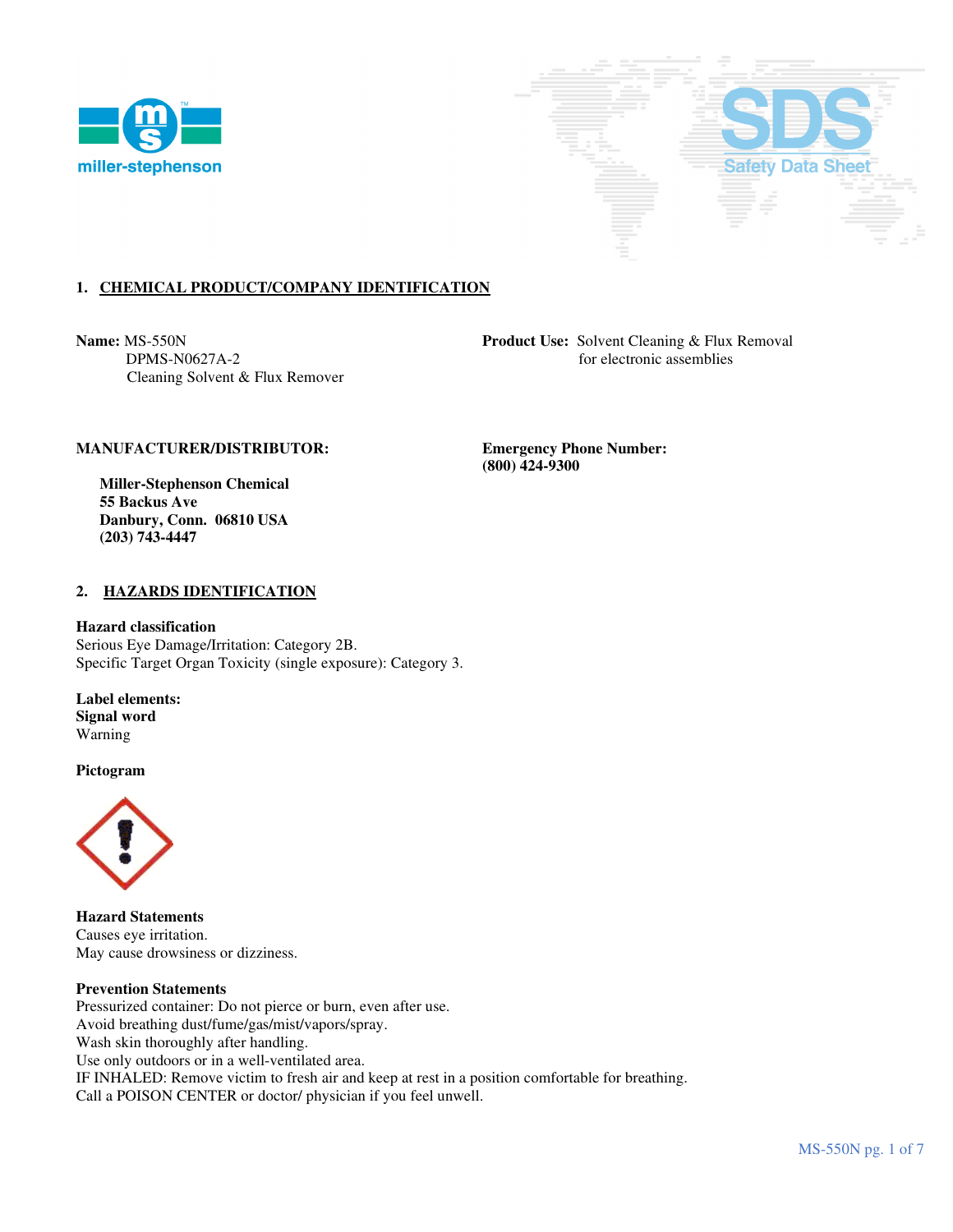IF IN EYES: Rinse cautiously with water for several minutes. Remove contact lenses, if present and easy to do. Continue rinsing. If eye irritation persists: Get medical advice/ attention. Protect from sunlight. Do not expose to temperatures exceeding 50°C/122°F.

Dispose of contents/ container to an approved waste disposal plant.

#### **Other Hazards**

In use, may form flammable/explosive vapor-air mixture. Vapors are heavier than air and can cause suffocation by reducing oxygen available for breathing. Misuse or intentional inhalation abuse may lead to death without warning symptoms, due to cardiac effects. Rapid evaporation of the product may cause frostbite.

### **3. INGREDIENTS**

| <b>Material</b> (s)                      | CAS No.     | Approximate $\%$ |
|------------------------------------------|-------------|------------------|
| $1,1,1,2,2,3,4,5,5,5$ -Decafluoropentane | 138495-42-8 | $25 - 35$        |
| Trans, 1, 2-Dichloroethylene             | 156-60-5    | $60 - 70$        |
| Carbon Dioxide                           | 124-38-9    | $3 - 4$          |

### **4. FIRST AID MEASURES**

**Inhalation:** Remove patient to fresh air. If not breathing, give artificial respiration. Get medical attention if symptoms occur.

**Eye:** Immediately, flush with large amounts of water for at least 15 minutes, lifting eyelids until no evidence of the chemical remains. Remove contact lenses, if present and easy to do. Continue to rinse. Get medical attention.

**Skin:** Wash skin with plenty water after contact. Remove contaminated clothing and shoes. Wash contaminated clothing and clean shoes before use. Get medical attention.

**Oral:** DO NOT induce vomiting without medical advice. Rinse mouth thoroughly with water. Never give anything by mouth to an unconscious person. Get medical attention if symptoms occur.

**Most important symptoms/effects, acute and delayed:** May cause cardiac arrhythmia.

Skin contact may provoke the following symptoms: Dermatitis, Discomfort, Pain, Superficial burning sensation, Redness, Rash, Itching, Swelling of tissue, Irritation

Eye contact may provoke the following symptoms: Irritation, Tearing, Discomfort, Redness

Effects of breathing high concentrations of vapor may include: Tiredness, Drowsiness, confusion, Dizziness, central nervous system effects, Convulsions.

Adverse effects from repeated inhalation may include central nervous system effects

Aspiration may cause pulmonary edema and pneumonitis.

Causes eye irritation. May cause drowsiness or dizziness.

**Notes to Physician:** Because of possible disturbances of cardiac rhythm, catecholamine drugs, such as epinephrine, that may be used in situations of emergency life support should be used with special caution.

# **5. FIRE FIGHTING MEASURES**

**Flammability:** This product is not flammable. **Test Method:** Ignition distance test and Enclosed space ignition test

**Suitable Extinguishing Media:** Water spray, Alcohol-resistant foam, Dry chemical, Carbon dioxide (CO2)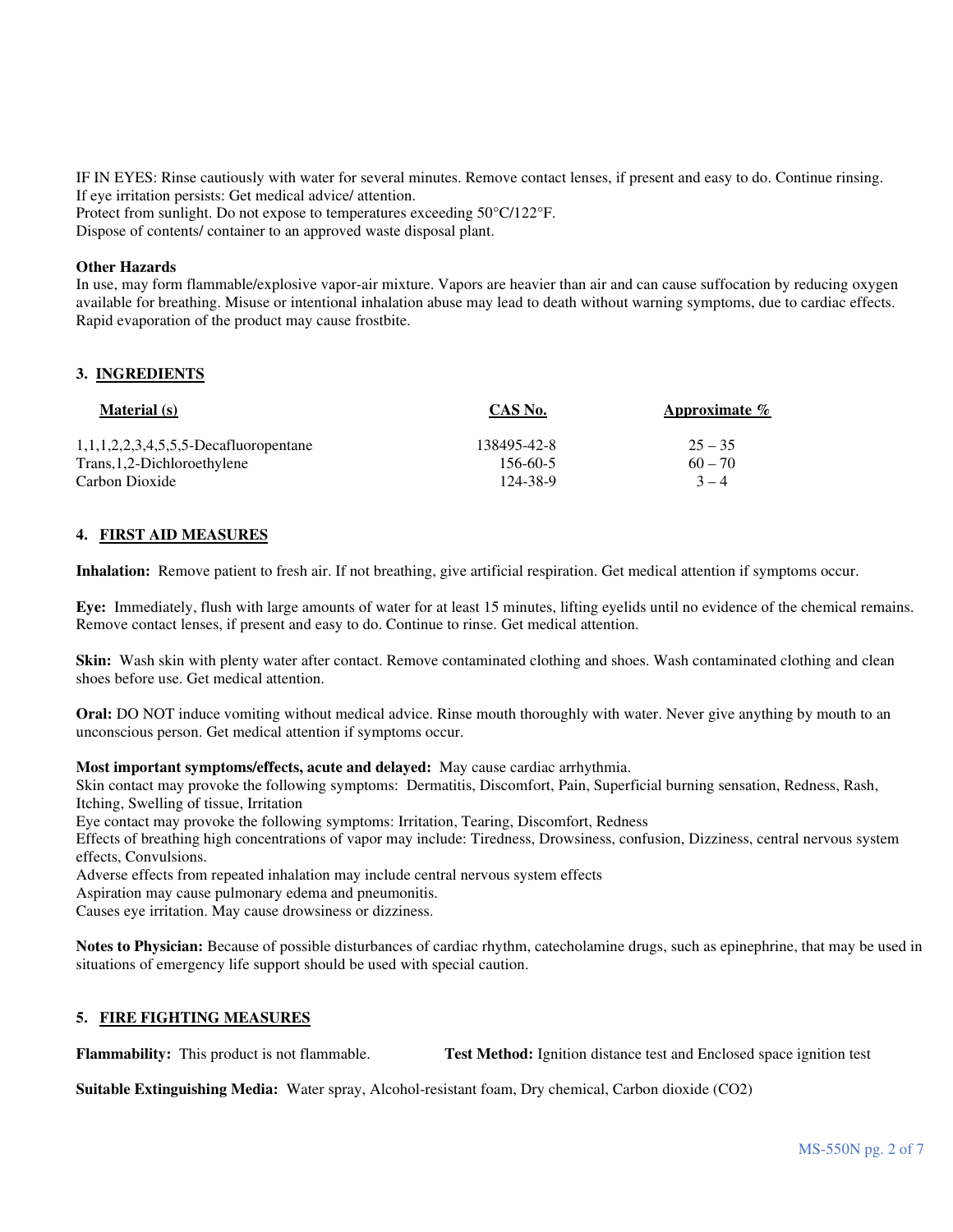**Unsuitable extinguishing media:** None known.

**Special hazards:** Vapors may form explosive mixture with air. Exposure to combustion products may be a hazard to health.

**Hazardous combustion products:** Hydrogen fluoride, Fluorine compounds, Carbonyl fluoride, Carbon oxides, Chlorine compounds.

**Specific extinguishing methods:** Use extinguishing measures that are appropriate to local circumstances and the surrounding environment. Evacuate personnel to safe areas. Cool containers with water spray.

**Special protective equipment for fire-fighters:** In the event of fire, wear self-contained breathing apparatus. Use personal protective equipment.

# **6. ACCIDENTAL RELEASE MEASURES**

**Personal precautions, protective equipment and emergency procedures:** Evacuate personnel to safe area. Use personal protective equipment.

**Environmental precautions:** If containers rupture, prevent material from entering sewers, waterways, or low areas. Should not be released into the environment. Retain and dispose of contaminated wash water. Local authorities should be advised if significant spillages cannot be contained.

**Spill Cleanup**: Contain spillage, and then collect with inert absorbent material, (e.g. sand, earth, diatomaceous earth, vermiculite) and place in container for disposal according to local / national regulations

# **7. HANDLING AND STORAGE**

**Handling:** Use in a well-ventilated area to avoid breathing vapors. Vapors are heavier than air and accumulate in low areas. Use only with adequate ventilation. Use only in an area equipped with explosion-proof exhaust ventilation if advised by assessment of the local exposure potential. Do not eat, drink, or smoke. Do not swallow. Avoid contact with skin, eyes, or clothing. Wash thoroughly after handling.

**Storage Conditions**: Store in a clean, dry area. Do not store sources of heat, in direct sunlight or where temperatures exceed 120F/49C.

# **8. EXPOSURE CONTROLS/PERSONAL PROTECTION**

| <b>Exposure Limits:</b>                  | ACGIH           | <b>OSHA</b>     |
|------------------------------------------|-----------------|-----------------|
| $1,1,1,2,2,3,4,5,5,5$ -Decafluoropentane | Not Established | Not Established |
| Trans, 1, 2-Dichloroethylene             | $200$ ppm       | $200$ ppm       |

**Respiratory Protection:** General and local exhaust ventilation is recommended to maintain vapor exposures below recommended limits. Where concentrations are above recommended limits or are unknown, appropriate respiratory protection should be worn. Follow OSHA respirator regulations (29 CFR 1910.134) and use NIOSH/MSHA approved respirators. Protection provided by air purifying respirators against exposure to any hazardous chemical is limited. Use a positive pressure air supplied respirator if there is any potential for uncontrolled release, exposure levels are unknown, or any other circumstance where air purifying respirators may not provide adequate protection

**Eye Protection:** Avoid eye contact. Use chemical goggles or safety glasses with side shields.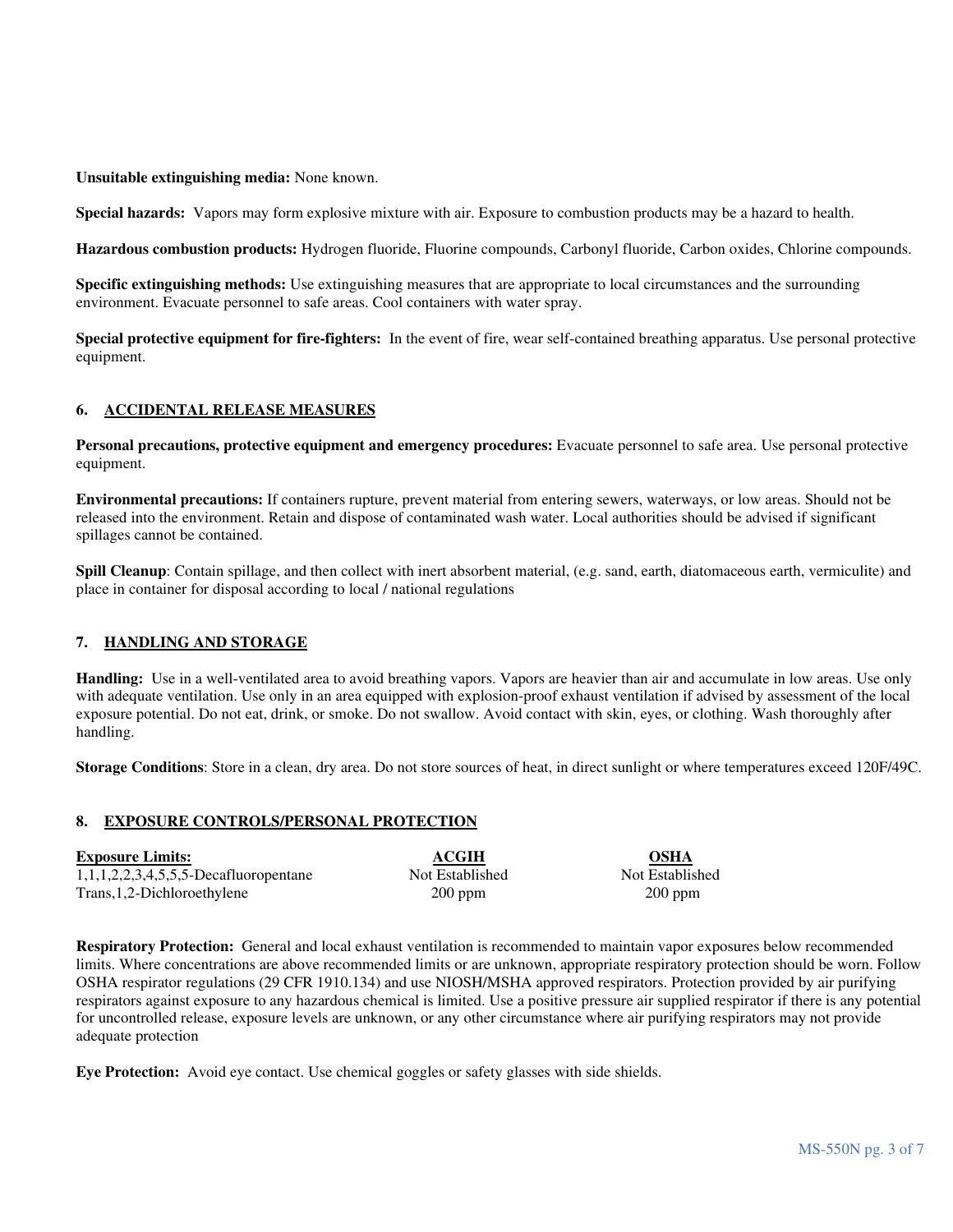**Skin Protection:** Avoid contact with skin. Use gloves impervious to this material (eg. Viton) when prolonged or frequently repeated contact occurs. For special applications, we recommend clarifying the resistance to chemicals of the protective gloves with the glove manufacturer. Wash hands before breaks and at the end of workday. Breakthrough time is not determined for the product. Change gloves often.

# **9. PHYSICAL AND CHEMICAL PROPERTIES**

| <b>Boiling Point: N.A.</b>                   | <b>Percent Volatile by Volume: 100</b>                      |  |
|----------------------------------------------|-------------------------------------------------------------|--|
| <b>Density:</b> 1.35 g/cc $\omega$ 77°F/25°C | <b>Vapor Pressure:</b> 349 mmHg @ $77^{\circ}F/25^{\circ}C$ |  |
| Vapor Density (Air=1): N.A.                  | Solubility in $H_2O$ : N.A.                                 |  |
| <b>pH</b> Information: Neutral               | <b>Evaporation Rate (CC14=1): N.A.</b>                      |  |
| <b>Form:</b> Aerosol                         | <b>Appearance:</b> Clear & Colorless                        |  |
| <b>Color:</b> Colorless                      | <b>Odor:</b> Slight                                         |  |

# **10. STABILITY AND REACTIVITY**

**Reactivity:** Not classified as a reactivity hazard.

**Chemical stability:** Stable under normal conditions.

**Possibility of hazardous reactions:** Vapors may form flammable mixture in the air. In use may form flammable/explosive vapor-air mixture.

**Material and Conditions to Avoid:** None known.

**Hazardous decomposition products:** No hazardous decomposition products are known.

# **11. TOXICOLOGICAL INFORMATION**

# **1,1,1,2,2,3,4,5,5,5-Decafluoropentane**

**Information on likely routes of exposure:** Inhalation, Skin contact, Ingestion, Eye contact **Acute Oral:** LD50: > 5000 mg/kg in rats **Acute Inhalation (vapor):** 4 hour LC50: 114 mg/l in rats **Acute Dermal:** LD50: > 5000 mg/kg in rats **Skin Corrosion/Irritation:** No skin irritation in rabbits. **Serious Eye Irritation/ Eye Irritation:** No eye irritation in rabbits. **Skin Sensitization:** No skin sensitization in Guinea pigs. **Respiratory Sensitization:** Not classified based on available information. **Germ Cell Mutagenicity:** Weight of evidence does not support classification as a germ cell mutagen. **Carcinogenicity:** Not classified based on available information. **Reproductive toxicity:** Weight of evidence does not support classification as a germ cell mutagen. **STOT-single exposure:** Not classified based on available information. **STOT-repeated exposure:** No significant health effects observed in animals at concentrations of 1mg/l/6h/d or less. **Aspiration toxicity:** Not classified based on available information.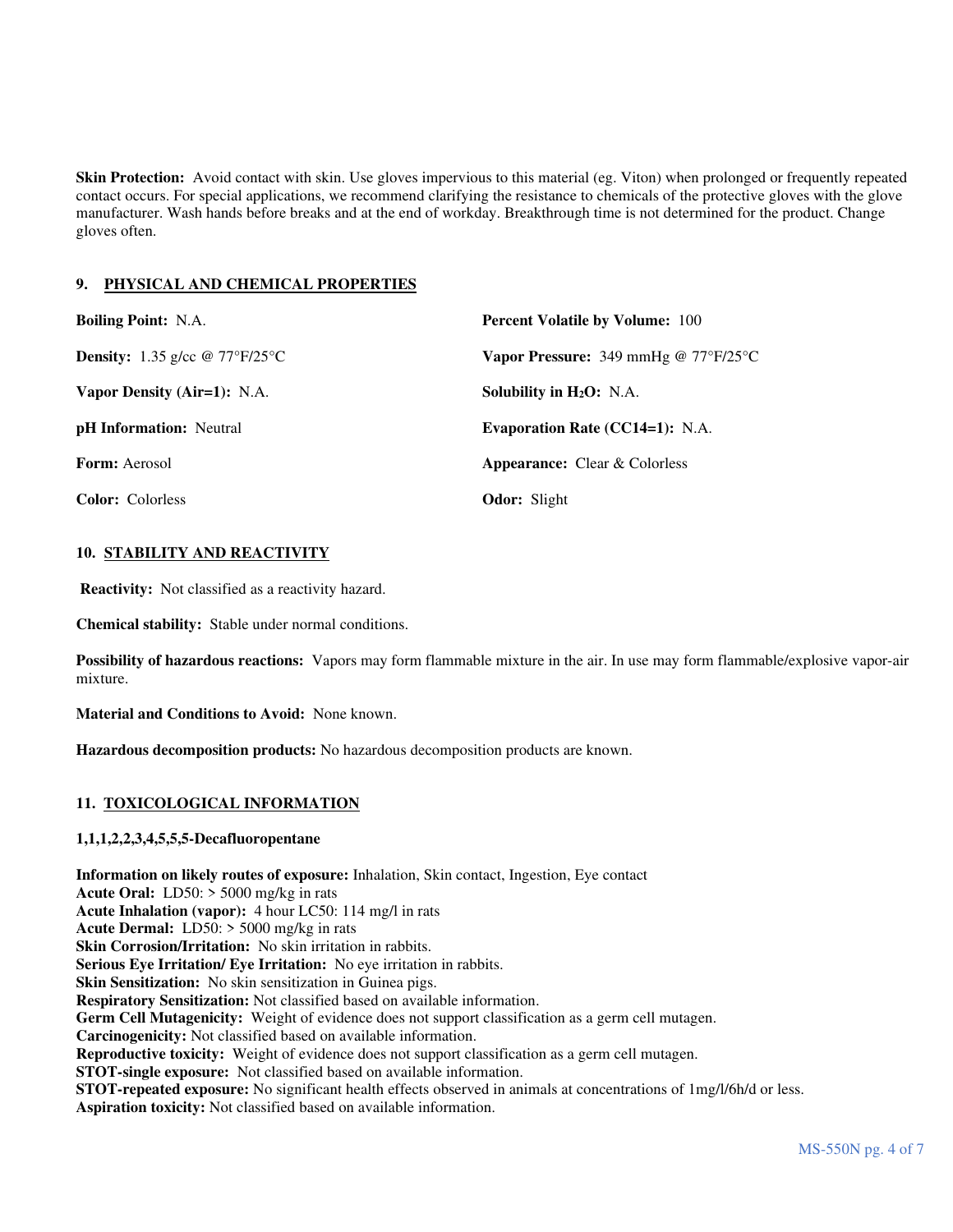#### **Trans-1,2-Dichloroethylene**

**Acute Oral:** LD50: 7902 mg/kg in rats. Method: OECD Test Guideline 420

**Acute Dermal:** LD50: > 5,000 mg/kg in rabbits. Method: OECD Test Guideline 402

**Acute Inhalation:** 4 hour LC50: 95.5 mg/l in rats. Test atmosphere: vapor. Method: OECD Test Guideline 403

**Skin Corrosion/Irritation:** Mild skin irritation in rabbits. Method: OECD Test Guideline 404

**Serious Eye Irritation/ Eye Irritation:** Eye irritation in rabbits. Reversing within 7 days. Method: OECD Test Guideline 405 **Skin Sensitization:** Not classified based on available information.

**Respiratory Sensitization:** Not classified based on available information.

**Germ Cell Mutagenicity:** In vitro and In vivo – Not Mutagenic. Weight of evidence does not support classification as a germ cell mutagen.

**Carcinogenicity:** Not classified based on available information.

**Reproductive toxicity:** Embryo-fetal development: Negative in rat by inhalation. Method: OECD Test Guideline 414

**STOT-single exposure:** May cause drowsiness and dizziness.

**STOT-repeated exposure:** No significant health effects observed in animals at concentrations of 250 ppmV/6h/d or less by inhalation. **Aspiration toxicity:** Not classified based on available information.

# **12. ECOLOGICAL INFORMATION**

# **1,1,1,2,2,3,4,5,5,5-Decafluoropentane:**

96 hour LC50 in Oncorhynchus mykiss (rainbow trout): 13.9 mg/l

96 hour LC50 in Pimephales promelas (fathead minnow): 27.2 mg/1

96 hour LC50 in Danio rerio (zebra fish): 13 mg/l

48 hour LC50 in Daphnia magna (Water flea): 11.7 mg/l

72 hour EC50 in Pseudokirchneriella subcapitata (Green algae): >120 mg/l

21 days NOEC in Daphnia magna (Water flea): 1.72 mg/l

**Biodegradability:** Not readily biodegradable. **Bioaccumulative potential:** Bioaccumulation is unlikely. **Mobility in soil:** No data available

# **Trans-1,2-Dichloroethylene**

96 hour LC50 in Lepomis marochirus (Bluegill sunfish): 135 mg/l. Based on data from similar materials. 48 hour EC50 in Daphnia magna (Water flea): 220 mg/l. Method: EPA-660/3-75-009 72 hour EC50 in Pseudokirchneriella subcapitata (Green algae): 36.36 mg/l. Method: OECD Test Guideline 201

**Biodegradability:** Not readily biodegradable. Method: OECD Test Guideline 301D **Bioaccumulative potential:** Partition coefficient: n-octanol/water: log Pow: 2.06

# **13. DISPOSAL CONSIDERATIONS**

If recycling is not practicable, dispose of in compliance with local regulations. Remove to a permitted waste disposal facility. The product should not be allowed to enter drains, water courses or the soil.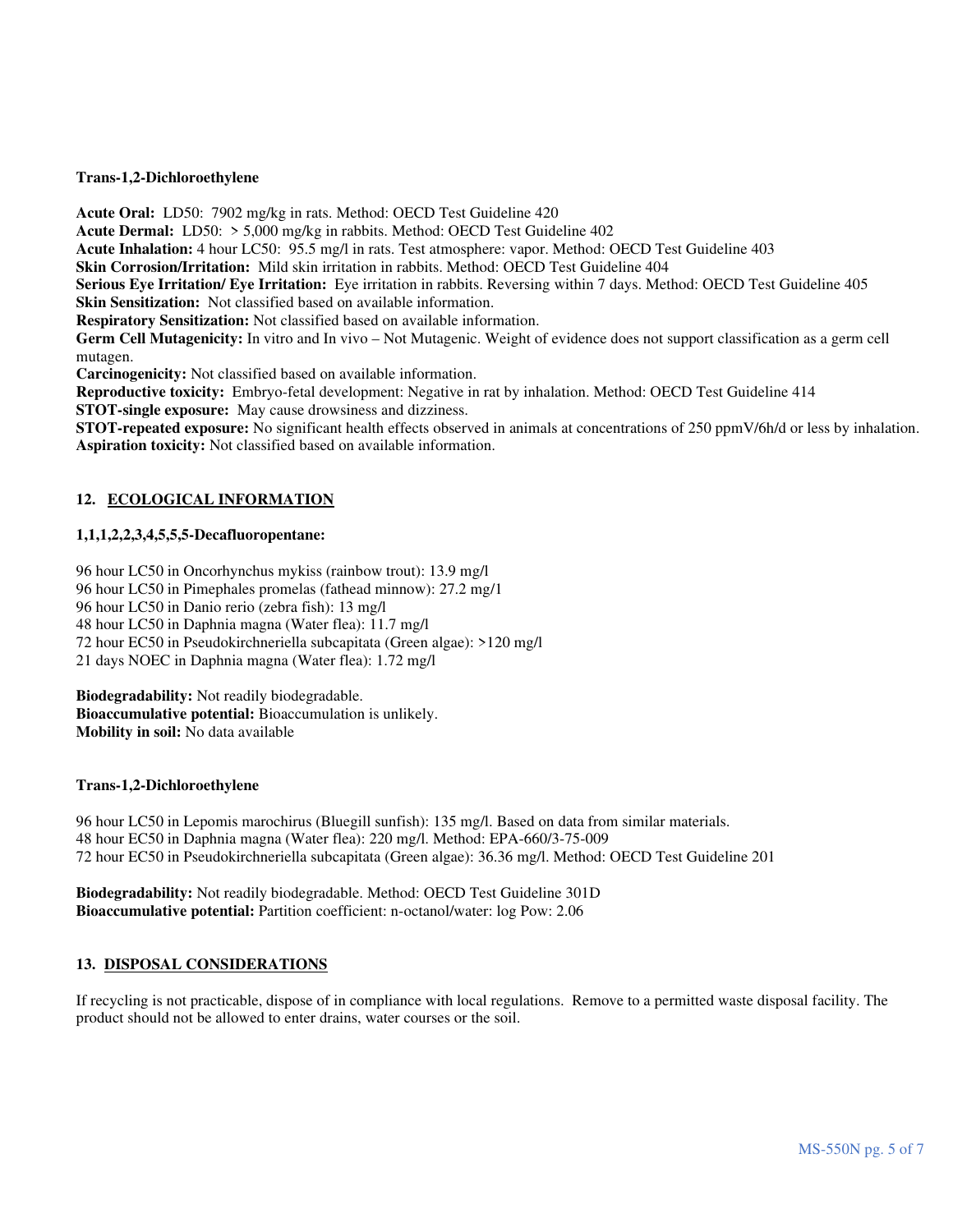#### **14. TRANSPORT INFORMATION**

**U.S. DOT Limited Quantity** 

**IATA** 

 **Proper Shipping Name:** Aerosols, Non-Flammable **Hazard Class:** 2.2 **Identification No.** UN1950 **Packing Group:** None

 **IMDG Proper Shipping Name:** Aerosols, Non-Flammable **Hazard Class:** 2.2 **Identification No.** UN1950 **Packing Group:** None

### **15. REGULATORY INFORMATION**

#### **U.S. Federal Regulations**

#### **U.S. Federal Regulations**

**TSCA:** All ingredients are listed in TSCA inventory.

1,1,1,2,2,3,4,5,5,5-Decafluoropentane (CAS# 138495-42-8) - The United States Environmental Protection Agency has established a Significant New Use Rule (SNUR; 40 CFR 721.5645) for in this substance. Also, this substance requires an export notification under TSCA Section 12(b) and 40 CFR Part 707 Subpart D.

**CERCLA Reportable Quantity:** Trans-Dichloroethylene, 156-60-5: Component RQ is 1000 lbs.

**SARA 304 Extremely Hazardous Substances Reportable Quantity:** This material does not contain any components with a section 304 EHS RQ.

**SARA 302 Extremely Hazardous Substances Threshold Planning Quantity:** This material does not contain any components with a section 302 EHS RQ.

**SARA 311/312 Hazards:** Serious eye damage or eye irritation. Specific target organ toxicity (single or repeated exposure).

**SARA 313 Regulated Chemicals:** This material does not contain any chemical components with known CAS numbers that exceed the threshold (De Minimis) reporting levels established by SARA Title III, Section 313.

**California Proposition 65**: This product does not contain any chemicals known to the State of California to cause cancer and/or birth defects or other reproductive defects.